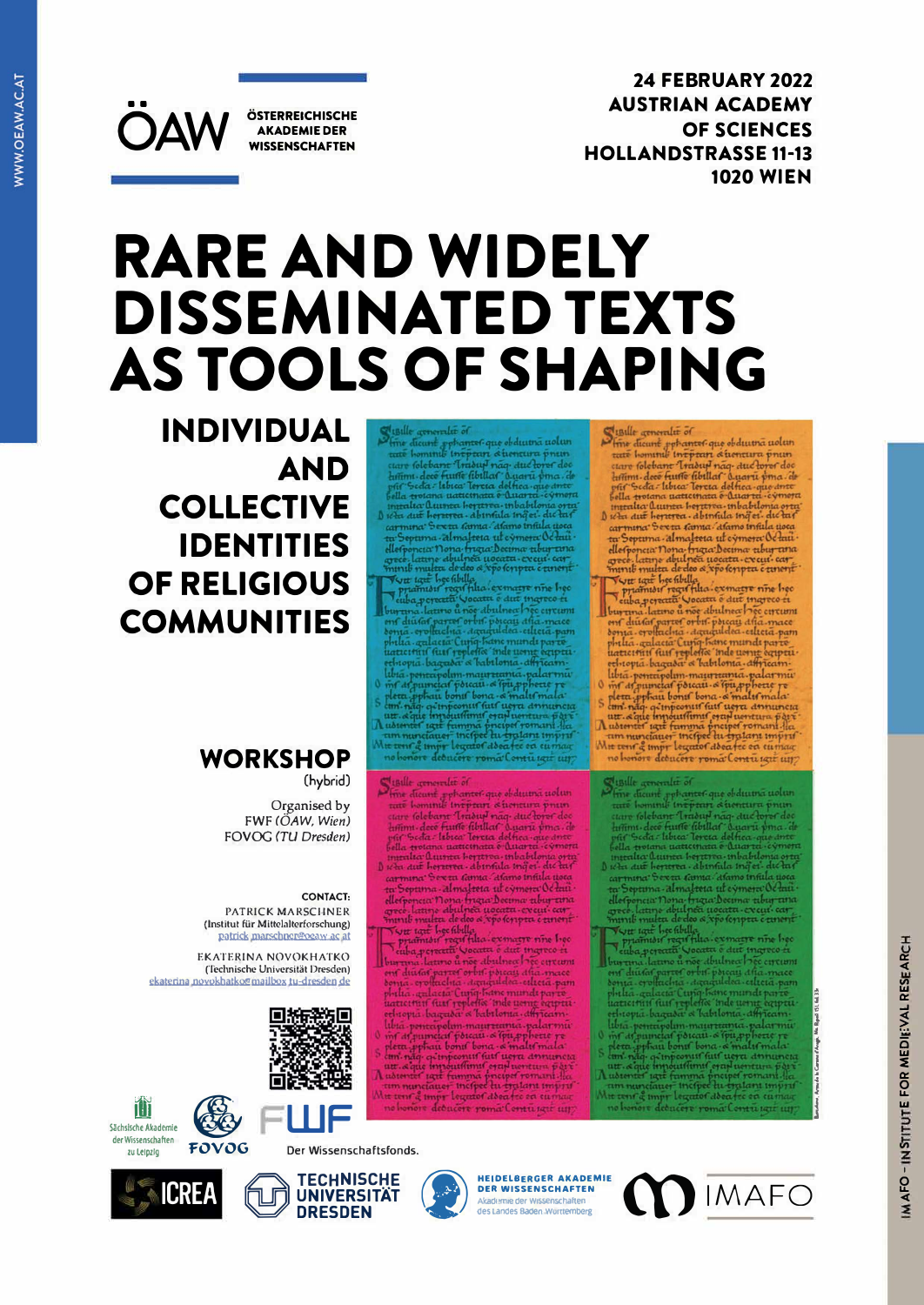# **Programme**

| $9^{00} - 9^{15}$                                     | <b>INTRODUCTION (Walter Pohl and Matthias M. Tischler)</b> |                                                   |
|-------------------------------------------------------|------------------------------------------------------------|---------------------------------------------------|
| <b>Session 1. SHAPING REGIONAL IDENTITIES:</b>        |                                                            |                                                   |
| <b>Crossing the Borders of Religious Institutions</b> |                                                            |                                                   |
| $9^{15} - 9^{45}$                                     | <b>Matthias M. Tischler</b>                                | From Rome to Ripoll and Rioja? The                |
|                                                       | (ICREA / Universitat                                       | Curious Way of the Earliest                       |
|                                                       | Autònoma de Barcelona)                                     | Transmission of the Latin Tiburtine               |
|                                                       |                                                            | Sibyl and Its Meaning for Iberian                 |
|                                                       |                                                            | Religious Identities since the                    |
|                                                       |                                                            | <b>Eleventh Century</b>                           |
| $9^{45} - 10^{15}$                                    | Ekaterina Novokhatko                                       | Breaking the Boundaries of                        |
|                                                       | (FOVOG - Technische                                        | Individual Religious Identities? An               |
|                                                       | Universität Dresden)                                       | Overview of Catalan and Septimanian               |
|                                                       |                                                            | Inventories in the High Middle Ages               |
| $10^{15} - 10^{45}$                                   | <b>Discussion</b>                                          |                                                   |
| <b>Coffee break</b>                                   |                                                            |                                                   |
| $11^{15} - 11^{45}$                                   | Patrick S. Marschner (IMAFO                                | In Search for Textual Correlations of             |
|                                                       | - Österreichische Akademie der                             | <b>Historiographical Codices</b>                  |
|                                                       | Wissenschaften)                                            |                                                   |
| $11^{45} - 12^{15}$                                   | <b>Salvatore Liccardo</b>                                  | Transmission and Adaptations of                   |
|                                                       | (IMAFO – Österreichische                                   | the Cosmographia of Julius Honorius               |
|                                                       | Akademie der Wissenschaften)                               | in High Medieval Iberia                           |
| $12^{15} - 12^{45}$                                   | <b>Discussion</b>                                          |                                                   |
| <b>Lunch break</b>                                    |                                                            |                                                   |
| <b>Session 2. PROMOTING INSTITUTIONAL IDENTITIES:</b> |                                                            |                                                   |
| <b>Shaping Spiritual Heritage</b>                     |                                                            |                                                   |
| $14^{00} - 14^{30}$                                   | Kimpel (Heidelberger<br><b>Isabel</b>                      | Caesarius of Heisterbach's Libri                  |
|                                                       | Akademie der Wissenschaften -                              | miraculorum and the Monastic                      |
|                                                       | Forschungsstelle "Klöster im                               | Network(s) of the Rhineland                       |
|                                                       | Hochmittelalter")                                          |                                                   |
| $14^{30} - 15^{00}$                                   | Narchi (Heidelberger<br>Jonas                              | Defining the Norbertine Identity in               |
|                                                       | Akademie der Wissenschaften-                               | the 12 <sup>th</sup> Century. The Early Reception |
|                                                       | Forschungsstelle "Klöster im                               | of Anselm of Havelberg's Epistola                 |
|                                                       | Hochmittelalter")                                          | of<br>apologetica<br>Light<br>in                  |
|                                                       |                                                            | Paleographical Evidence                           |
| <b>Coffee break</b>                                   |                                                            |                                                   |
| $15^{30} - 16^{00}$                                   | Marcus Handke (Sächsische                                  | A Non-distinct Text Shapes Distinct               |
|                                                       | Akademie der Wissenschaften -                              | Communities. Aspects of Identity-                 |
|                                                       | Forschungsstelle "Klöster im                               | Building Based on the So-Called                   |
|                                                       | Hochmittelalter")                                          | Formula novitiorum (David of                      |
|                                                       |                                                            | Augsburg).                                        |
| $16^{00} - 16^{30}$                                   | <b>Discussion</b>                                          |                                                   |
| <b>Conclusion</b>                                     |                                                            |                                                   |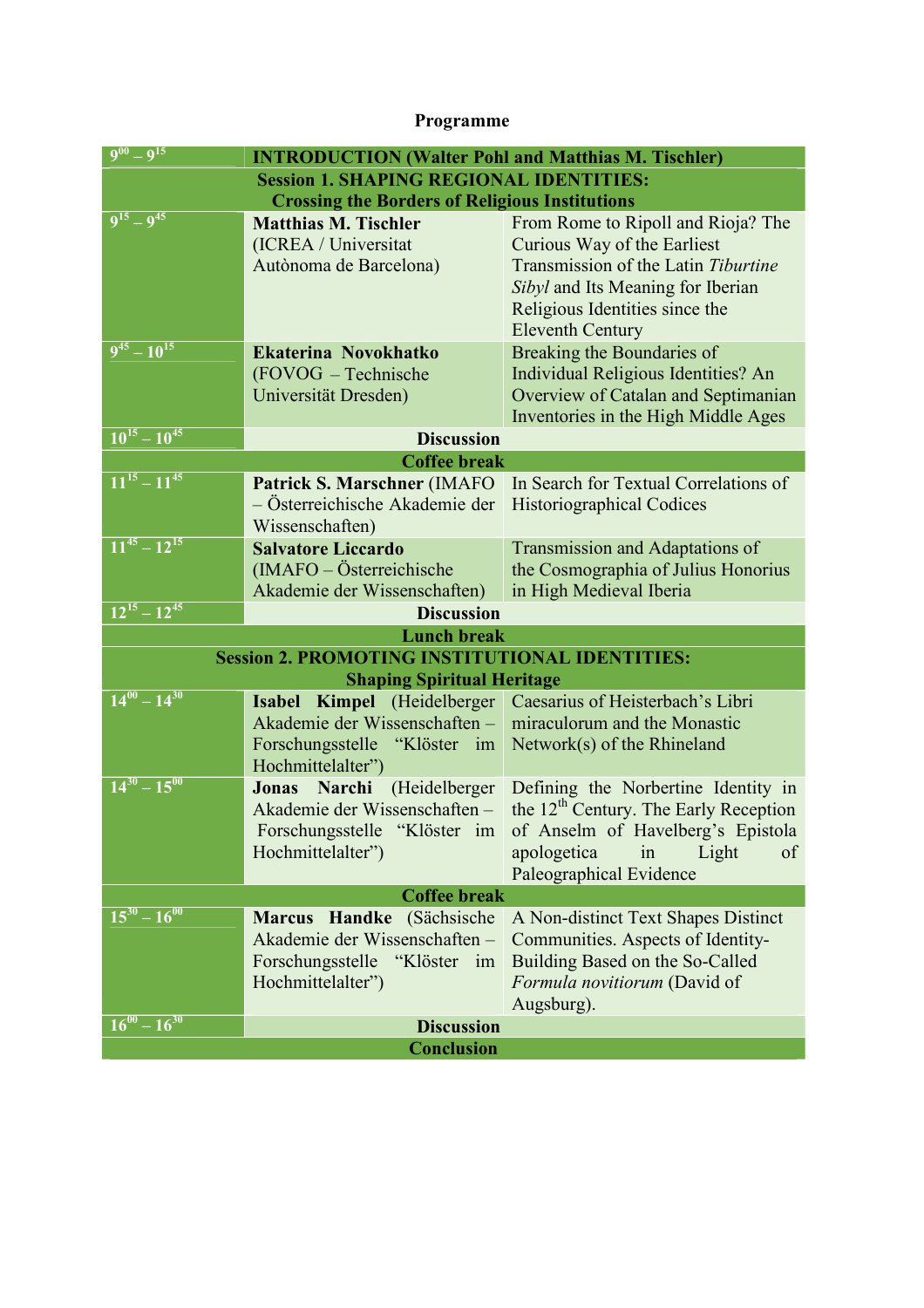# **Rare and Widely Disseminated Texts as Tools of Shaping Individual and Collective Identities of Religious Communities**

# Vienna, 24 February 2022

Organised by FWF (ÖAW, Wien) / FOVOG (TU Dresden)

### **Workshop Summary**

For decades, medieval scholarship has approached the question of identity, be it ethnic, social, or political, religious or cultural, gendered, local or regional, etc., from various angles, work which has more recently helped to reveal the multiple ways in which identities were formed and expressed. In the case of religious communities, for example, various factors contributed to the process of their identitybuilding. These can be revealed by exploring the uses of the past that shaped communal identities expressed in "a shared body of memories" and through liturgical texts and ceremonies that created and reinforced a ritualised memory that was so crucial within Church communities. The choice of saints' feasts and holy patrons, the compilation of chronicles and contextual style of historical writing all reinforced institutional identities. While sterling work has been done on broader factors concerning religious identity, the strategical dissemination of texts in shaping religious identities and their function within religious networks has not yet been studied in-depth. This workshop considers the nature of religious identity-building through the various extant texts as objects that contributed to, and are witnesses of, this process. Some of these texts were rare, if not extraordinary; some were regularly copied and became notably popular; others came in the form of *réécriture*, thus expressing new spiritual concerns in old, established frameworks. Regardless of their differences, they all were a part of the religious culture of medieval Church institutions and reveal much about the ways in which the various identities within and around these institutions were constructed.

This workshop seeks to explore the role of the various extant texts in the construction of religious identities, considering their impact not only in the framework of single communities but also in the larger scale of monastic congregations and religious orders. It asks whether these texts reinforced local religious identities, supported resurrecting institutional pasts, or emphasised unique experiences? Or whether they aimed to smooth over significant differences in order to shape a common spiritual culture through appealing to more general regional or congregational identities? What patterns emerge regarding the opposing dichotomies of old and new texts versus rare and widely disseminated texts? By bringing together colleagues working on spirituality, transcultural studies, manuscript studies, ethnicity and historiography of secular/regular religious institutions and religious orders, this workshop seeks to contribute to our understanding of a medieval religious consciousness that encouraged textual and intellectual mobility and saw these sources crossing borders and disseminating throughout various networks.